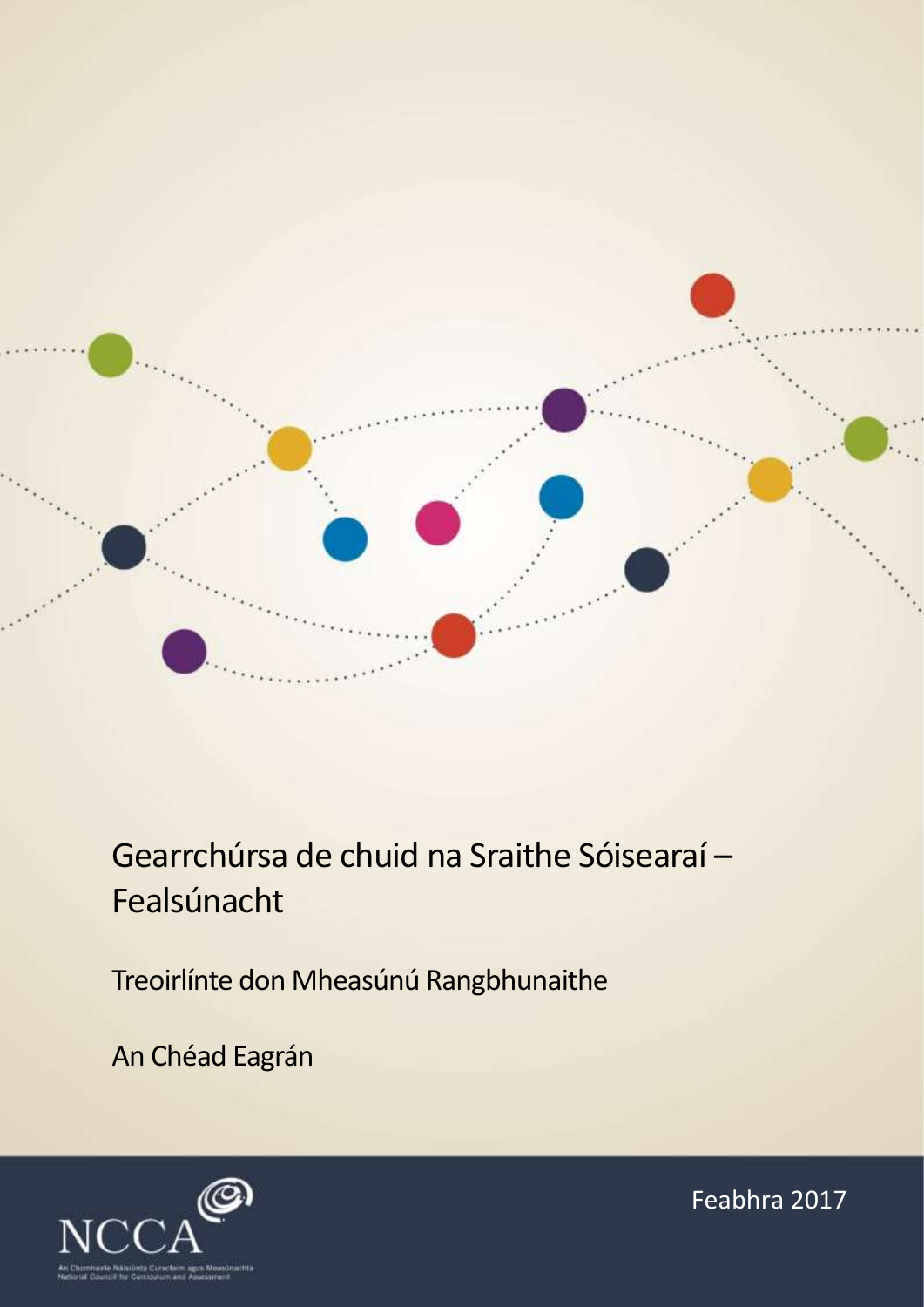# An Clár Ábhar

| Réamhrá                                                           | 3  |
|-------------------------------------------------------------------|----|
| Measúnuithe Rangbhunaithe: Eolas Ginearálta                       | 3  |
| An leibhéal gnóthachtála a chinneadh                              | 4  |
| Am do na Measúnuithe Rangbhunaithe                                | 5  |
| Neamhspleáchas na scoile chun Measúnú Rangbhunaithe a ullmhú      | 5  |
| An chaoi a dtacaíonn an scoil leis na measúnuithe a chur i gcrích | 5  |
| Measúnú Rangbhunaithe i bhFealsúnacht (gearrchúrsa)               | 8  |
| Measúnú Rangbhunaithe: Fiosrúchán Fealsúnachta                    | 8  |
| Treoirlínte don Mheasúnú Rangbhunaithe a chur i gcrích:           | 8  |
| Measúnú Rangbhunaithe: Comhairle don scoláire                     | 10 |
| An leibhéal gnóthachtála a chinneadh                              | 11 |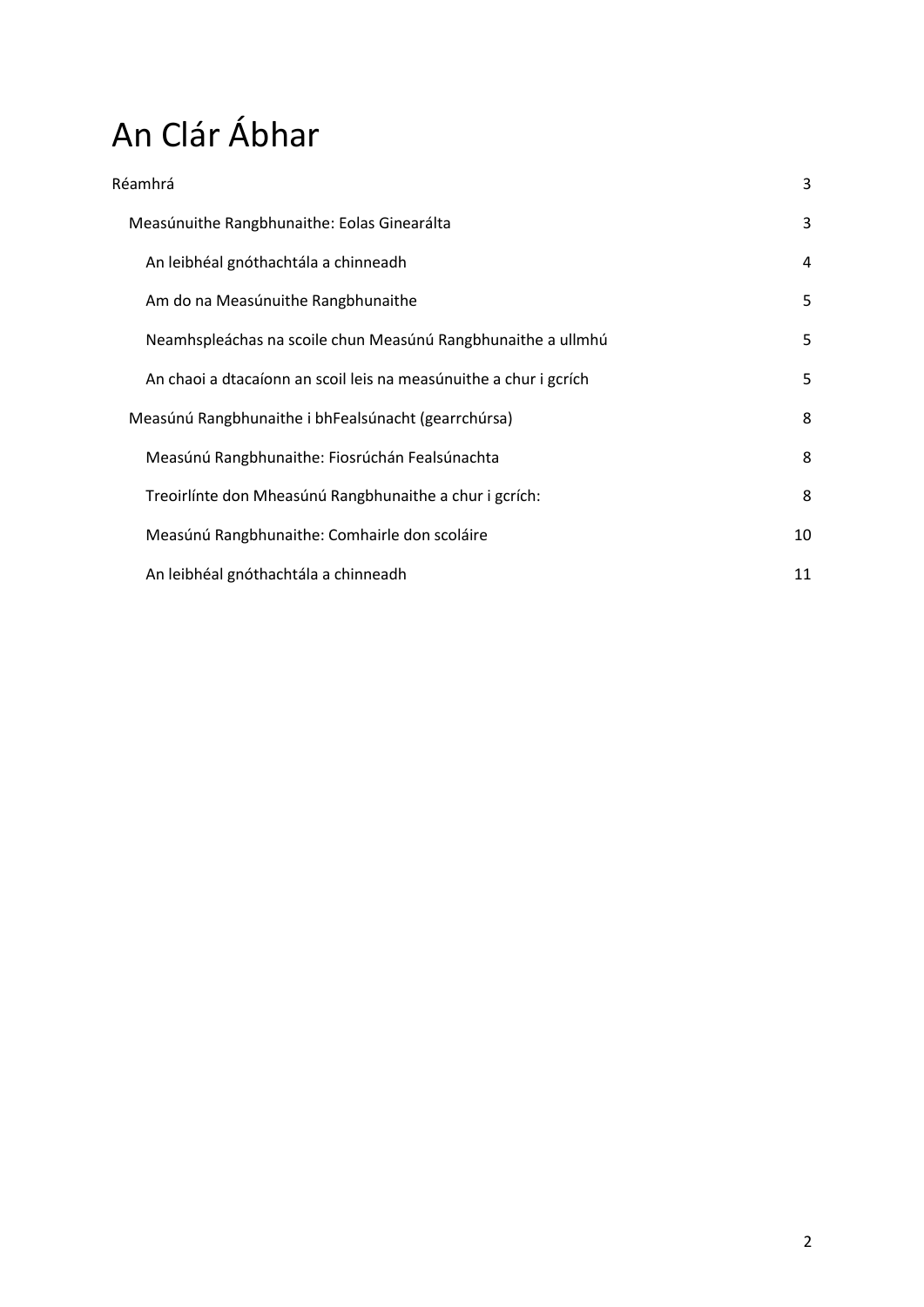# <span id="page-2-0"></span>Réamhrá

Cuirtear ar fáil sa cháipéis seo, *Gearrchúrsa de chuid na Sraithe Sóisearaí – Fealsúnacht: Treoirlínte don Mheasúnú Rangbhunaithe*:

- Eolas ginearálta faoi Mheasúnuithe Rangbhunaithe
- Sonraí faoi chineál agus faoi raon feidhme an Mheasúnaithe Rangbhunaithe a bhfuil cur síos orthu sa tsonraíocht do ghearrchúrsa fealsúnachta na Sraithe Sóisearaí.
- Na Gnéithe Cáilíochta a úsáidfear chun cur síos a dhéanamh ar an leibhéal gnóthachtála i ngach Measúnú Rangbhunaithe
- Treoirlínte don scoil, don mhúinteoir agus don scoláire maidir leis an Measúnú Rangbhunaithe a chur i gcrích

Ba chóir na treoirlínte seo a úsáid i gcomhar leis an tsonraíocht do ghearrchúrsa fealsúnachta na Sraithe Sóisearaí agus leis an bh*Foireann Uirlisí don Mheasúnú* don tSraith Shóisearach. Tugtar breac-chuntas mionsonraithe ar an measúnú don tSraith Shóisearach sa Chreat don tSraith Shóisearach, 2015, atá ar fáil ag [https://www.education.ie/ga/Foilseach%C3%A1in/Tuarasc%C3%A1lacha-Beartais/Creat-don-tSraith-](https://www.education.ie/ga/Foilseach%C3%A1in/Tuarasc%C3%A1lacha-Beartais/Creat-don-tSraith-Shoisearach-2015.pdf)[Shoisearach-2015.pdf.](https://www.education.ie/ga/Foilseach%C3%A1in/Tuarasc%C3%A1lacha-Beartais/Creat-don-tSraith-Shoisearach-2015.pdf)

I ngearrchúrsaí na Sraithe Sóisearaí, beidh réimse cuir chuige measúnaithe in úsáid le cur leis an bhfoghlaim. Áireofar leo seo measúnuithe leanúnacha, lena n-áirítear tascanna agus scrúduithe rialta a dhearfaidh an múinteoir; measúnú leanúnach don scoláire atá ag tabhairt faoi aonaid foghlama tosaíochta ag Leibhéal 2; agus measúnú rangbhunaithe amháin.

## <span id="page-2-1"></span>Measúnuithe Rangbhunaithe: Eolas Ginearálta

Is é an chaoi is fearr le cur síos a dhéanamh ar Mheasúnú Rangbhunaithe ná an tráth a ndéanann an múinteoir measúnú ar an scoláire leis na tasc(anna) sonrach(a) a leagtar amach i sonraíocht ghearrchúrsa CNCM nó i sonraíocht ghearrchúrsa arna forbairt sa scoil. Leagtar amach sna treoirlínte seo na tascanna agus na Gnéithe Cáilíochta, a thacaíonn le breithiúnas an mhúinteora.

Cé go bhfuil an measúnú cosúil leis an measúnú leanúnach a tharlaíonn gach lá sa rang, i gcás an mheasúnaithe rangbhunaithe úsáidtear breithiúnas an mhúinteora i dtuairisciú na scoile do thuismitheoirí agus don scoláire agus d'fhéadfaí é a thaifeadadh chomh maith i gcomhair cruinnithe foghlama agus measúnaithe. Ullmhaíonn an scoláire don Mheasúnú Rangbhunaithe thar thréimhse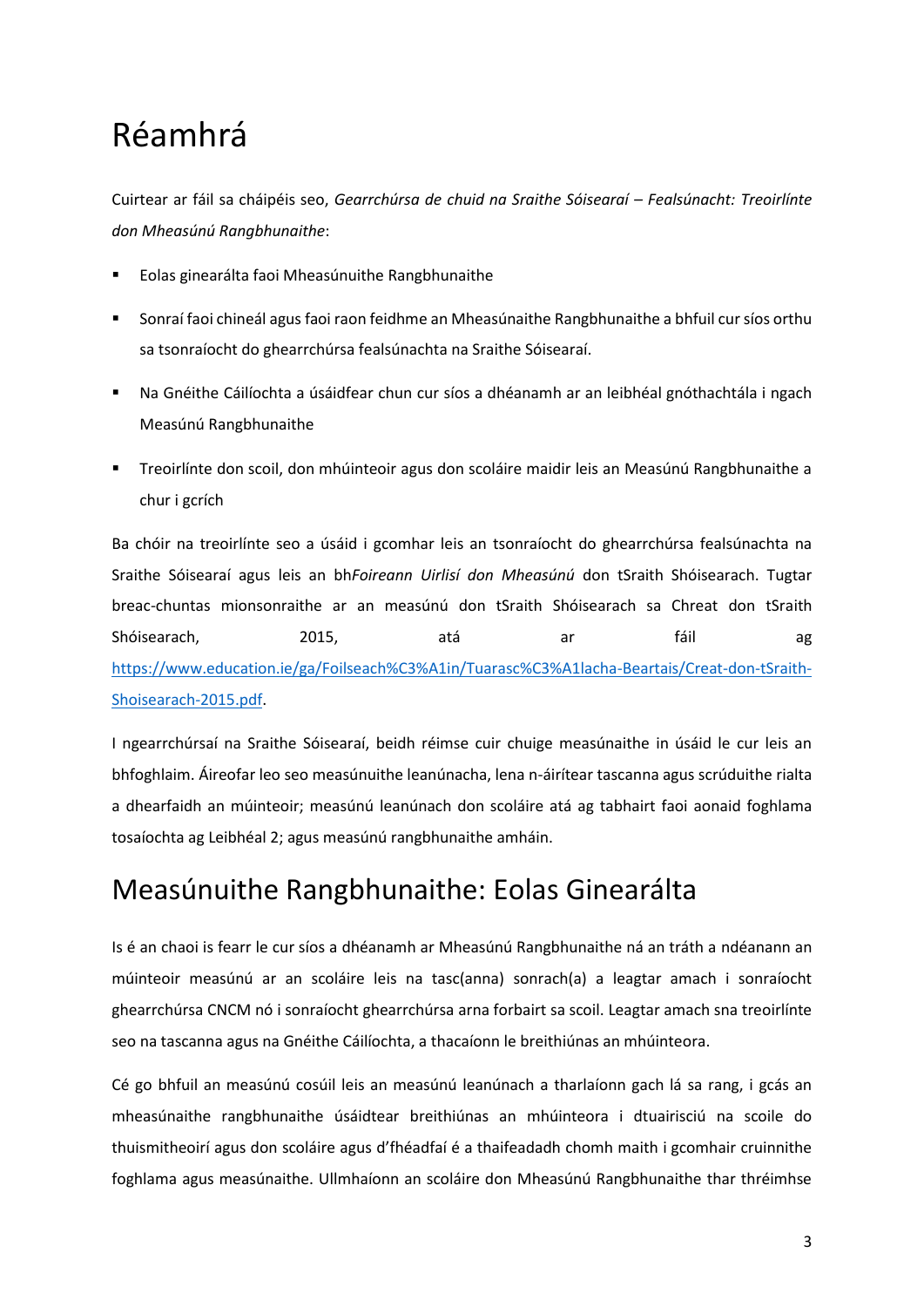mholta sa dara nó sa tríú bliain. Ní chuirtear torthaí a bhaintear amach i dtionscadail eile, in obair baile, ná i dtrialacha a dhéanann an scoláire le linn dó a chuid gnáthobair ranga a dhéanamh san áireamh le tuairisceoir a bhronnadh mar chuid den Mheasúnú Rangbhunaithe.

### <span id="page-3-0"></span>An leibhéal gnóthachtála a chinneadh

Tá ceithre thuairisceoir leibhéil gnóthachtála i ngach Measúnú Rangbhunaithe: *Thar barr ar fad, Os cionn na n-ionchas, Ag teacht le hionchais,* agus *Níor chomhlíon na hionchais go fóill.*

Úsáideann an múinteoir na Gnéithe Cáilíochta, a leagtar amach sna treoirlínte seo (12), leis an leibhéal gnóthachtála a mheas i ngach Measúnú Rangbhunaithe. Is iad na Gnéithe Cáilíochta na critéir a úsáidfear lena mheas cén ceann de na tuairisceoirí seo a leanas is fearr a oireann d'obair an scoláire:

Úsáidtear **Thar barr ar fad** le cur síos a dhéanamh ar shaothar ina léirítear na Gnéithe Cáilíochta don Mheasúnú Rangbhunaithe ar chaighdeán an-ard. Cé nach gá don obair a bheith gan locht ar fad, tá níos mó láidreachtaí ná lochtanna ag baint leis an saothar, agus níl i gceist leis na lochtanna ach lochtanna beaga. Is éasca don scoláire moltaí le haghaidh feabhsúcháin a chur i bhfeidhm.

Úsáidtear **Os cionn na n-ionchas** le cur síos a dhéanamh ar shaothar ina léirítear na Gnéithe Cáilíochta don Mheasúnú Rangbhunaithe go han-mhaith. Léiríonn an scoláire tuiscint shoiléir ar an gcaoi le gach réimse den tasc a chur i gcrích. D'fhéadfadh sé go dtabharfadh an múinteoir aiseolas gur gá tuilleadh airde a dhíriú ar ghné áirithe den saothar nó tuilleadh snasa a chur uirthi, ach, tá sé ar ardchaighdeán ar an iomlán.

Úsáidtear **Ag teacht leis na hionchais** le cur síos a dhéanamh ar shaothar ina léirítear formhór na nGnéithe Cáilíochta don Mheasúnú Rangbhunaithe go maith. Léiríonn sé go raibh tuiscint mhaith ag an scoláire ar an tasc a bhí le déanamh agus tá sé saor ó aon locht suntasach. D'fhéadfadh sé go gcuirfeadh an t-aiseolas in iúl gur gá tuilleadh airde a dhíriú ar réimsí áirithe nó gur gá iad a cheartú, ach tá an obair idir inniúil agus chruinn den chuid is mó.

Úsáidtear **Níor chomhlíon na hionchais go fóill** le cur síos a dhéanamh ar shaothar nach gcomhlíonann riachtanais an Mheasúnaithe Rangbhunaithe ná na nGnéithe Cáilíochta a bhaineann leis. B'fhéidir go ndearna an scoláire iarracht mhaith, ach níor thuig sé a raibh i gceist leis an tasc i ndáiríre nó tá sé curtha ó mhaith ag botúin nach beag. Tarraingeoidh an t-aiseolas aird ar na heasnaimh bhunúsacha ar gá iad a chur ina gceart.

Agus na Gnéithe Cáilíochta á n-úsáid ag an múinteoir le leibhéal gnóthachtála an scoláire a mheas sa Mheasúnú Rangbhunaithe, úsáideann sé breithiúnas 'ar an iomlán'. Ba chóir don mhúinteoir na Gnéithe Cáilíochta a léamh (*Níor chomhlíon na hionchais go fóill* ar dtús) go dtí go dtagann sé ar an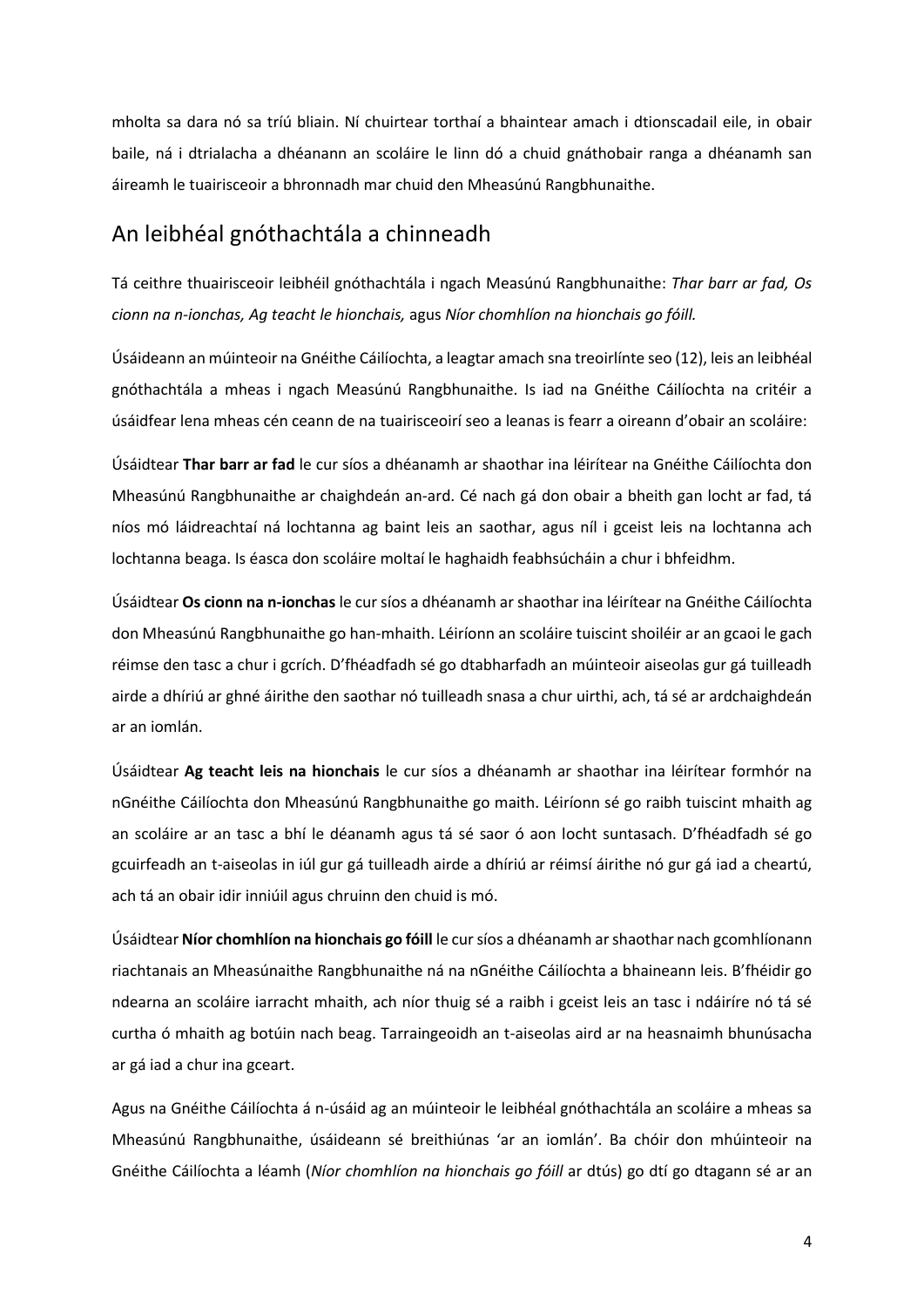tuairisceoir is fearr a dhéanann cur síos ar an saothar atá á mheas. Nuair nach bhfuil sé an-soiléir cén tuairisceoir cáilíochta ba chóir a úsáid, ní mór don mhúinteoir breithiúnas a dhéanamh de réir na fianaise ó obair an scoláire le teacht ar an tuairisceoir is fearr a oireann d'obair an scoláire ar an iomlán. Cuireann cur chuige 'na rogha is oiriúnaí' ar chumas an mhúinteora an tuairisceoir is fearr a dhéanann cur síos 'ar an iomlán' ar an saothar atá á mheas a roghnú.

Níor chóir don mhúinteoir talamh slán a dhéanamh de go mbeadh torthaí grúpa scoláirí ag teacht le haon phatrún dáileacháin ar leith, de bharr nach ndéantar an obair a mheas ach amháin trí thagairt do na Gnéithe Cáilíochta seachas don chaoi ar éirigh leis na scoláirí eile.

### <span id="page-4-0"></span>Am do na Measúnuithe Rangbhunaithe

Áirítear Measúnú Rangbhunaithe san fhad ama a thugtar do ghearrchúrsaí, timpeall 100 uair an chloig. Is ionann an Measúnú Rangbhunaithe seo agus toradh na hoibre ar tugadh fúithi sa ghearrchúrsa. Samhlaítear go ndéanfar an t-ullmhúchán i gcomhair an Mheasúnaithe Rangbhunaithe seo agus go gcuirfear i gcrích é thar thart ar 6-8 n-uair an chloig d'am ranga. Cé go mbeidh éagsúlacht ag baint leis an am a ndéantar an Measúnú Rangbhunaithe i ngearrchúrsaí ag brath ar an scoil, ní féidir Measúnú Rangbhunaithe a dhéanfar i gcomhair tuairiscithe i bPróifíl Gnóthachtála na Sraithe Sóisearaí (PGSS) a chur i gcrích sa chéad bhliain.

### <span id="page-4-1"></span>Neamhspleáchas na scoile chun Measúnú Rangbhunaithe a ullmhú

Leagtar amach sna treoirlínte seo raon roghanna le haghaidh an Mheasúnaithe Rangbhunaithe ionas go mbeidh siad ag teacht le riachtanais agus le dálaí áirithe an scoláire agus na scoile. Cuirtear féidearthachtaí éagsúla i láthair maidir leis na cineálacha gníomhaíochtaí measúnaithe a d'fhéadfadh an scoláire a chur i gcrích, bealaí inar féidir fianaise ar a chuid foghlama a chur i láthair agus ról an mhúinteora chun tacú leis an bpróiseas. Laistigh de na paraiméadair a shocraítear sna treoirlínte, is féidir leis an scoil, leis an múinteoir agus leis an scoláire raon na dtéamaí nó na dtopaicí don mheasúnú a shocrú go neamhspleách.

Féadfaidh an scoil aon ghearrchúrsa ó CNCM a chur in oiriúint dá spéiseanna agus riachtanais shonracha féin agus do chomhthéacs na scoile. Má tá an cúrsa á chur in oiriúint, d'fhéadfadh go mbeadh ar an scoil an Measúnú Rangbhunaithe a chur in oiriúint freisin ionas go léireodh sé foghlaim an scoláire. Féadfaidh scoil a gearrchúrsa(í) féin a fhorbairt freisin, chomh maith le Measúnú Rangbhunaithe lena mbaineann. Tá treoirlínte ar fáil d'aon scoil ar mian léi a gearrchúrsa(í) féin a fhorbairt.

### <span id="page-4-2"></span>An chaoi a dtacaíonn an scoil leis na measúnuithe a chur i gcrích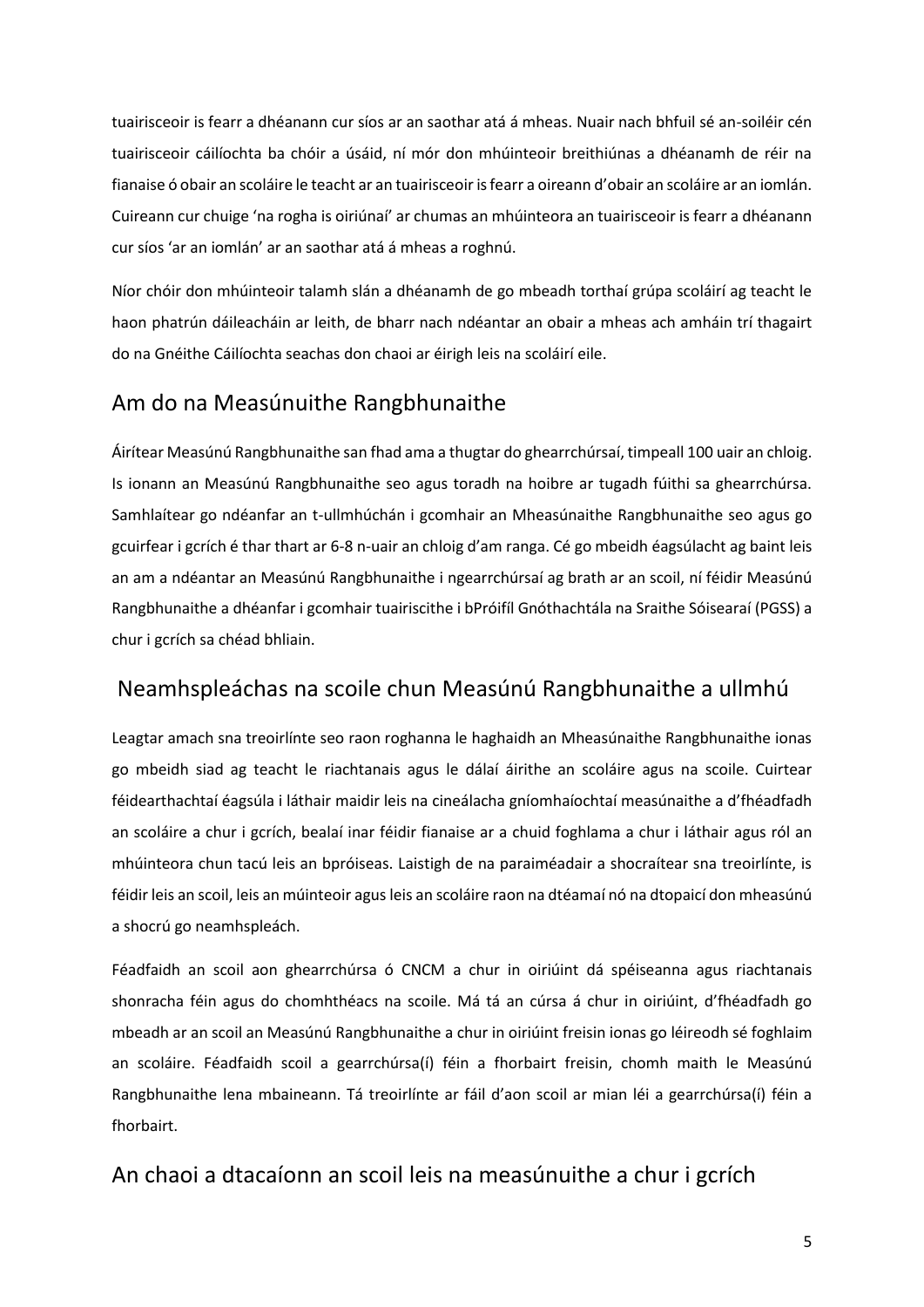Tacaíonn an scoil leis na measúnuithe a chur i gcrích ach:

- A chinntiú go dtugtar *an tSonraíocht* agus *na Treoirlínte do na Measúnuithe Rangbhunaithe* de chuid CNCM don mhúinteoir
- Tacú leis an múinteoir na Tuairisceoirí leibhéil a bronnadh ar gach scoláire a thaifead
- Taifid agus saothair a choinneáil, de réir mar is cuí, chun críche Athbhreithniú ar Fhoghlaim agus ar Mheasúnú Ábhair
- Na treoirlínte don Athbhreithniú ar Fhoghlaim agus ar Mheasúnú Ábhair a chur i bhfeidhm
- A chinntiú go mbeidh fáil ag gach scoláire ar an measúnú
- Torthaí na Measúnuithe Rangbhunaithe a thuairisciú don scoláire agus a thuismitheoirí/chaomhnóirí mar chuid de nósanna imeachta tuairiscithe na scoile agus trí Phróifíl Gnóthachtála na Sraithe Sóisearaí.

Agus fianaise á bailiú chun críocha measúnaithe i nGearrchúrsaí na Sraithe Sóisearaí, tá sé tábhachtach go n-úsáideann an múinteoir cuir chuige atá inbhuanaithe agus comhréireach. Toisc go mbaineann measúnú le cur ar chumas an mhúinteora torthaí a fheabhsú don scoláire, tá sé tábhachtach a chinntiú nach mbeadh an iomarca páipéarachais ná próisis ró-chasta mar chonstaic le foghlaim agus teagasc. Is gá go dtacódh aon pháipéarachas le foghlaim seachas a bheith mar thoradh ann féin.

Cé gur chóir go mbeadh breithiúnais mheasúnaithe bunaithe ar fhianaise a tharraingítear go príomha ó fhoghlaim agus teagasc laethúil, níl aon ghá fóiliónna móra fianaise a bhailiú le tacú leis sin. Trí rúin foghlama agus critéir ratha nó na gnéithe cáilíochta don Mheasúnú Rangbhunaithe a chomhroinnt, ba chóir don mhúinteoir aird a tharraingt ar an ról is féidir leis an scoláire a imirt chun fianaise cháilíochta a shainaithint óna shaothar féin le húsáid chun críocha measúnaithe.

Bealach amháin is ea próiseas pleanála éifeachtúil ina sainaithnítear cén uair agus cén chaoi a ngabhfar príomhghnéithe den fhoghlaim mar fhianaise don mheasúnú lena chinntiú go bhfanann gearrchúrsaí in-bhainistithe agus inbhuanaithe. Seachnaítear sa chur chuige seo fianaise iomarcach agus mhíchuí a bhailiú agus féadtar pléití i gcruinniú athbhreithnithe a thabhairt ar aghaidh ar bhealach struchtúrach. Seachnaítear chomh maith an brú ag deireadh an chúrsa chun fianaise a lorg agus a shainaithint le tacú le breithiúnais maidir le feidhmíocht ar an iomlán.

D'fhonn aiseolas a chur ar fáil don scoláire agus é i mbun an mheasúnaithe, ba chóir breathnú ar an bpróiseas leis na Measúnuithe Rangbhunaithe a chur i gcrích mar chuid den phróiseas teagaisc agus foghlama, agus ní chun críche measúnú amháin. Tá sé i gceist go dtabharfaidh an múinteoir treoir agus tacaíocht don scoláire agus go ndéanfaidh sé maoirseacht air ó thús deireadh an phróisis.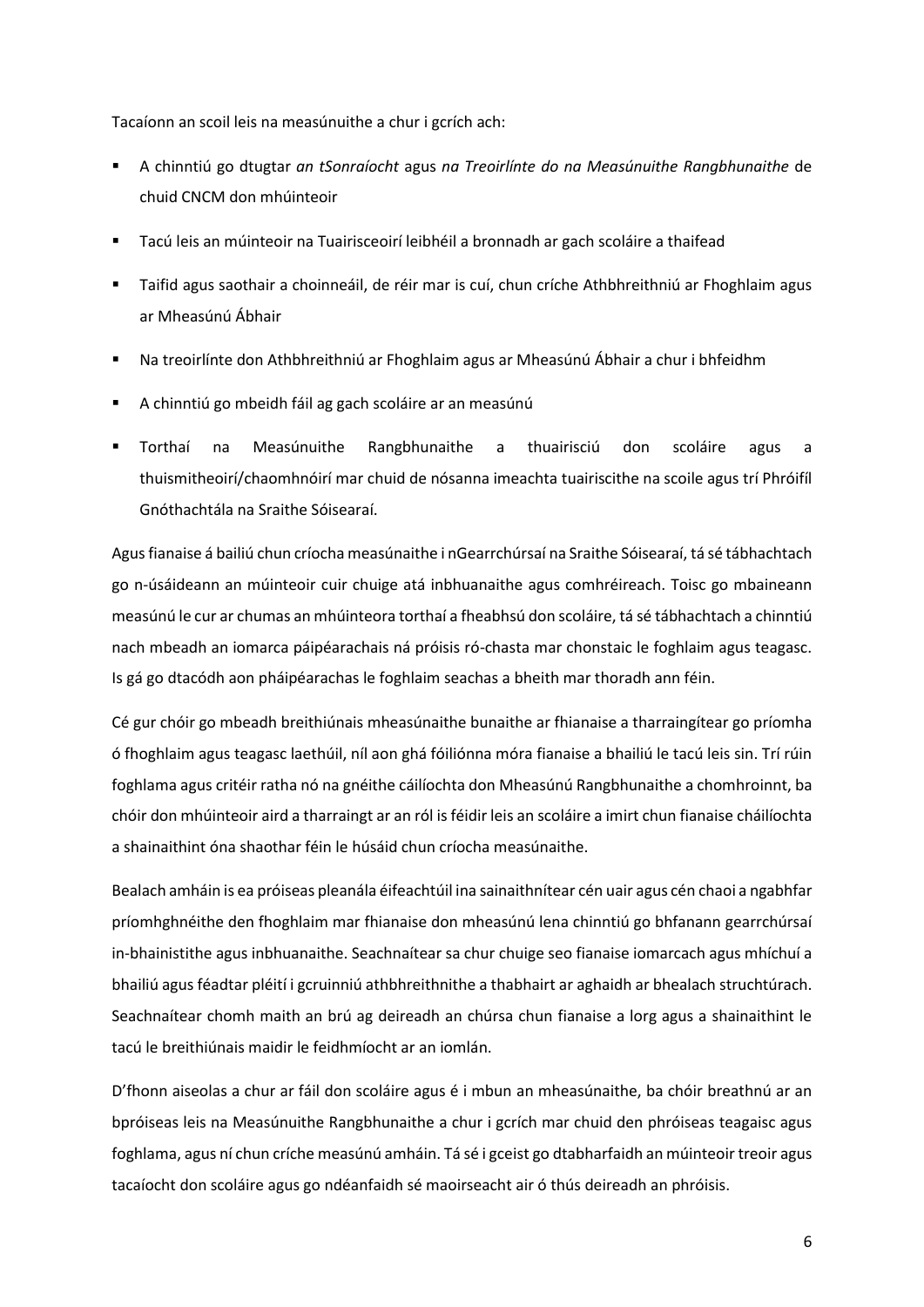D'fhéadfadh sé go mbeadh i gceist le tacaíocht:

- Riachtanais an taisc a shoiléiriú
- Samplaí anótáilte d'obair scoláirí a úsáid le brí agus le léirmhíniú na nGnéithe Cáilíochta a shoiléiriú don scoláire
- Treoracha a chur ar fáil go rialta agus go straitéiseach le críochnú tráthúil na Tuairisce deiridh a éascú
- Tacaíocht a chur ar fáil do scoláire ar bith a bhfuil riachtanais speisialta oideachais aige.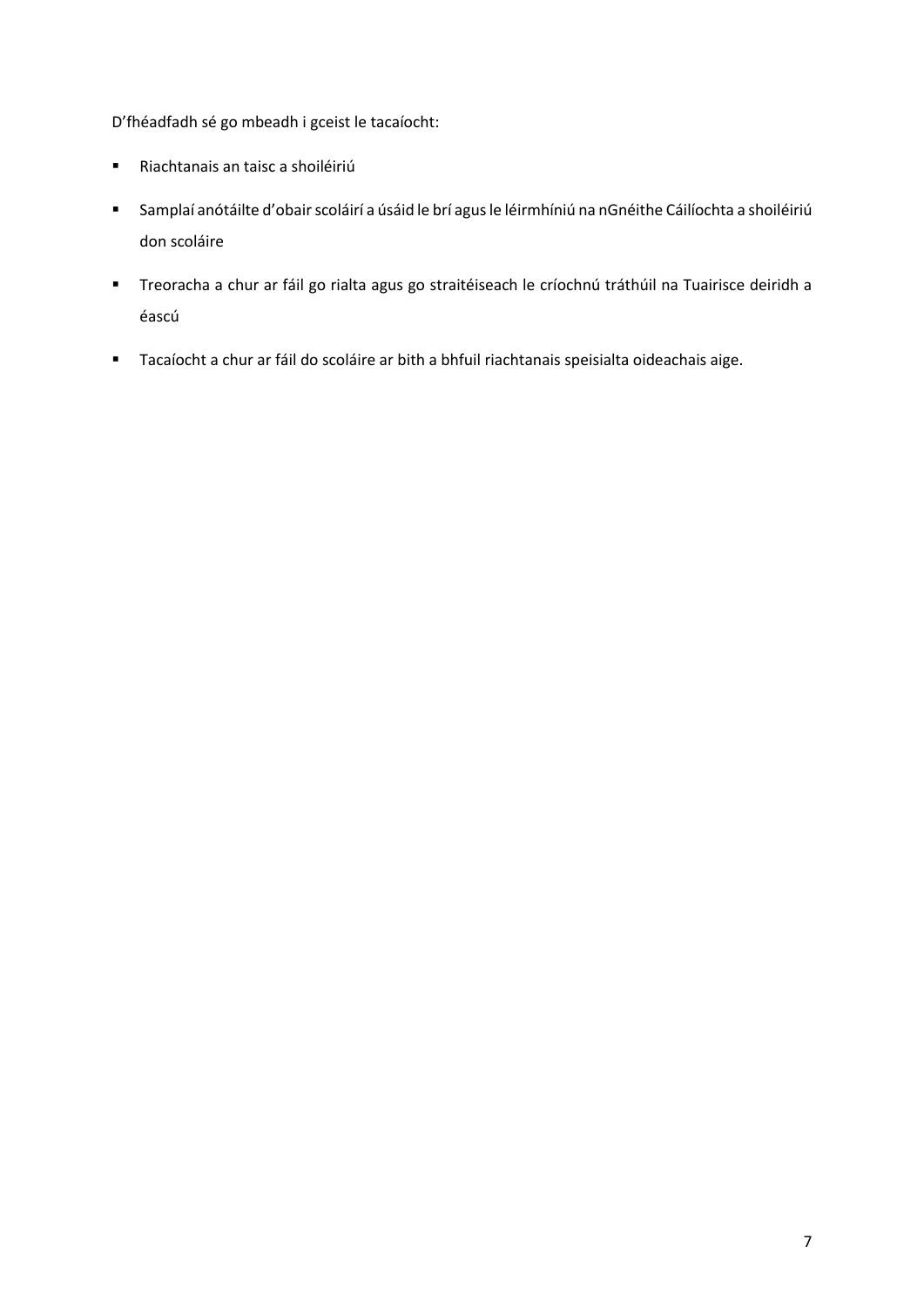## <span id="page-7-0"></span>Measúnú Rangbhunaithe i bhFealsúnacht (gearrchúrsa)

Beidh an measúnú i bhfealsúnacht rangbhunaithe. Tá Measúnú Rangbhunaithe amháin ann, arb ionann é agus toradh na hoibre ar tugadh fúithi sa ghearrchúrsa seo. Tá sé tábhachtach a thabhairt faoi deara nach féidir obair a dhéantar sa chéad bhliain den tSraith Shóisearach a áireamh don tuairisciú sa PGSS.

### <span id="page-7-1"></span>Measúnú Rangbhunaithe: Fiosrúchán Fealsúnachta

Comhlánóidh an scoláire fiosrúchán fealsúnachta mar Mheasúnú Rangbhunaithe. Tugtar deis don scoláire ceist nó maíomh fealsúnach a roghnú a bhfuil spéis phearsanta aige inti agus an cheist sin a fhiosrú thar thréimhse ama chun cur i láthair a dhéanamh.

Is é an aidhm atá leis sin cur ar chumas an scoláire a chuid scileanna i bhfiosrúchán fealsúnachta a thaispeáint. Úsáidfidh an scoláire scileanna, eolas agus tuiscint fhealsúnach chun teacht ar thuairim réasúnach maidir le ceist nó maíomh.

Féadfaidh an scoláire roghnú chun a fhiosrúchán fealsúnachta a chur i láthair i scríbhinn, ó bhéal nó i bhformáid dhigiteach.

Is iad na príomhthorthaí foghlama a mheasúnófar sa Mheasúnú Rangbhunaithe seo:

Measúnú Rangbhunaithe: Fiosrúchán Fealsúnachta Torthaí foghlama 1.1, 1.2, 1.3, 1.4 1.6, 1.7, 1.8, 1.9, 1.10, 1.11, 1.12, 1.14, 1.15, 1.16, 1.17, 1.8, 1.19

### <span id="page-7-2"></span>Treoirlínte don Mheasúnú Rangbhunaithe a chur i gcrích:

Tá ceangal díreach idir measúnú i bhfealsúnacht agus aidhm agus torthaí foghlama an ghearrchúrsa. Leagtar béim mhór sa chúrsa ar scil smaointeoireachta fealsúnachta a fhorbairt, mar aon leis na scileanna sin a theastaíonn i gcomhair plé fealsúnach: éisteacht go cúramach, fadhbanna a réiteach go comhoibritheach, agus toilteanas chun dearcthaí difriúla a mheas. Trí bheith rannpháirteach sa Mheasúnú Rangbhunaithe ní amháin go bhfoghlaimíonn an scoláire *faoi* fhealsúnacht agus faoin gcaoi a ndeachaigh roinnt de na mórsmaointeoirí, roimhe seo agus faoi láthair, i ngleic le ceisteanna, ach tá sé ag foghlaim freisin le fealsúnacht *a dhéanamh* agus a bheith níos géarchúisí, níos cruthaithí, níos comhoibrithí agus níos láiche mar smaointeoir é féin, ionas gur féidir leis a bheith rannpháirteach i nochtadh eolach agus páirt a ghlacadh sa domhan ar bhealach níos machnamhaí.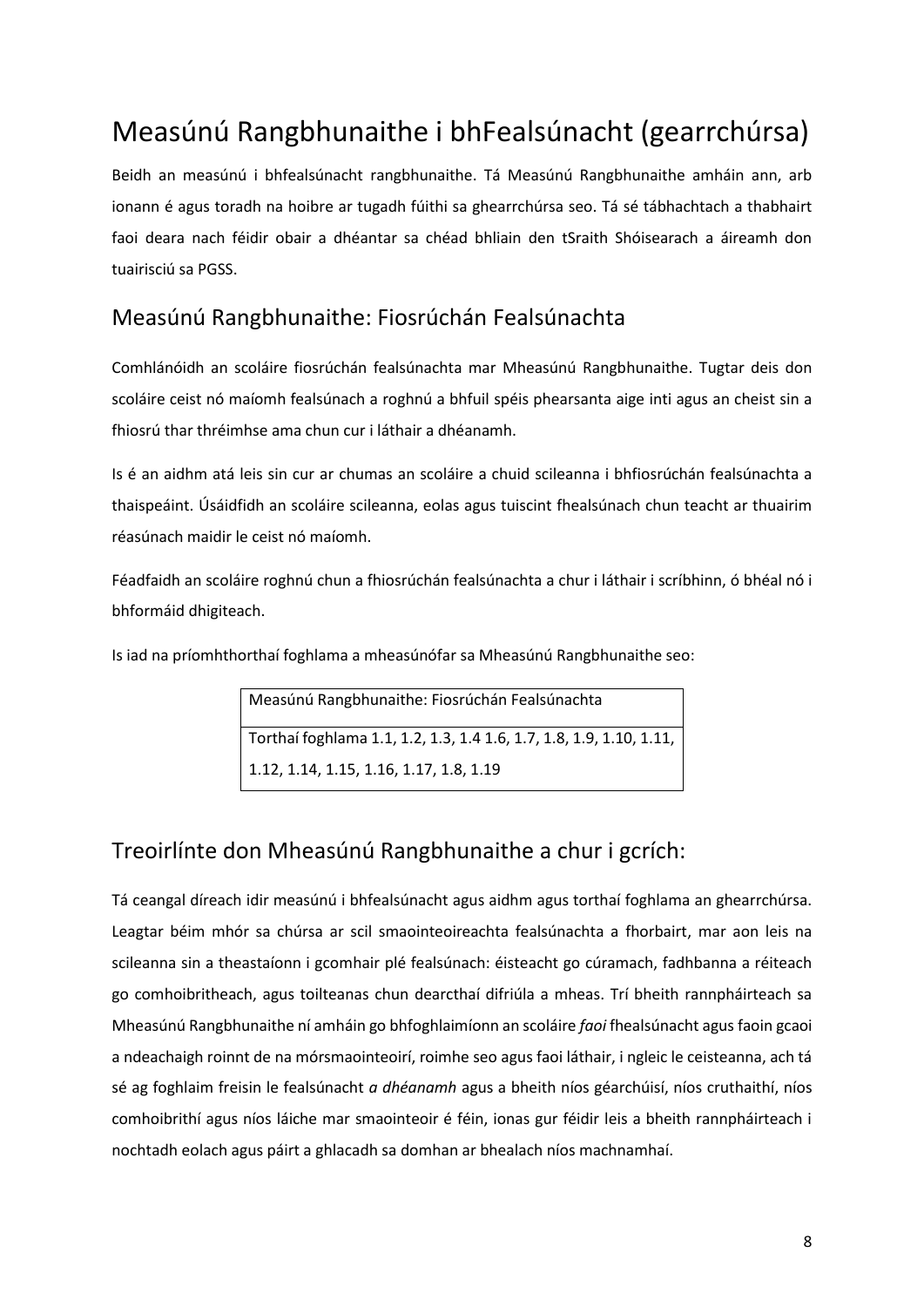#### **CÉIMEANNA**

▪ *Céim 1 – Ceist a chumadh agus ceist a roghnú*

Mar ghrúpa ranga, nó i ngrúpaí beaga, cumfaidh scoláirí ceisteanna láidre agus inchoimhlinte a bhfuil fíorspéis acu iontu. Féadfaidh ceangal a bheith ag na ceisteanna nó ag an maíomh sin le ceann nó níos mó de na snáitheanna a ndearna an scoláire staidéar orthu cheana féin nó féadfaidh ceangal a bheith acu le topaic nua. A luaithe is a bheidh bearta ceisteanna cumtha, roghnóidh an scoláire ceann de na ceisteanna (ceann amháin ar smaoinigh sé féin air nó ceann a chum grúpa eile) agus socróidh sé díriú ar an gceist sin ina fhiosrúchán fealsúnachta.

▪ *Céim 2 – Na chéad smaointe* 

Bunaithe ar na ceisteanna a roghnófar, oibreoidh an scoláire le scoláire eile nó i ngrúpa beaga, agus pléifidh sé freagraí agus bealaí féideartha chun dul i ngleic leis an gceist.

▪ *Céim 3 – An próiseas fiosrúcháin*

Is é seo croílár an Mheasúnaithe Rangbhunaithe agus an chéim ag a bhfaigheann an scoláire deis a scileanna smaointeoireachta fealsúnachta a thaispeáint. I rith na céime sin, déanfaidh an scoláire a) taighde ar stair na ceiste. Cé a rinne iarracht an cheist seo a fhreagairt roimhe seo? Céard a dúirt siad? Cé na hargóintí a d'úsáid siad? b) sainaithneoidh sé agus roghnóidh sé as raon foinsí, amhail ceol, filíocht, litríocht, téacsanna fealsúnachta, srl., le taispeáint conas is féidir aghaidh a thabhairt ar an gceist seo ó dhearcthaí difriúla. c) mapálfaidh sé argóint nó sraith argóintí agus tiocfaidh sé ar a sheasamh pearsanta féin. Féadfar cuid den taighde a dhéanamh mar obair baile an scoláire.

▪ *Céim 4 – An fiosrúchán fealsúnachta a chur i láthair* 

Socróidh an scoláire an chaoi a gcuirfidh sé an fiosrúchán fealsúnachta i láthair agus tosóidh sé ag ullmhú an chuir i láthair. Mar shampla, féadfar an fiosrúchán fealsúnachta a chur i láthair mar aiste nó ar phóstaer, mar chur i láthair ó bhéal nó mar agallamh agus/nó go leictreonach ag úsáid na meán digiteach. I gcás inar oibrigh an scoláire le scoláire eile nó i ngrúpa ar thaighde agus ar imscrúdú a dhéanamh ar cheist féadfaidh sé a fhiosrúchán fealsúnachta a chur i láthair mar ghrúpa nó ina aonar.

Cé go bhféadfaidh an scoláire tabhairt faoi Mheasúnú Rangbhunaithe i mbeirt nó i ngrúpa, díreofar sa mheasúnú ar ról agus ar an méid a chuireann an scoláire go haonarach leis an obair. Beifear ag súil go leagfaidh gach scoláire síos argóintí agus dearcthaí difriúla agus go dtiocfaidh gach duine ar a chonclúid pearsanta stuama féin maidir leis an gceist. Ní féidir glacadh le hobair nach féidir leis an múinteoir a dheimhniú lena thuairisciú sa PGSS.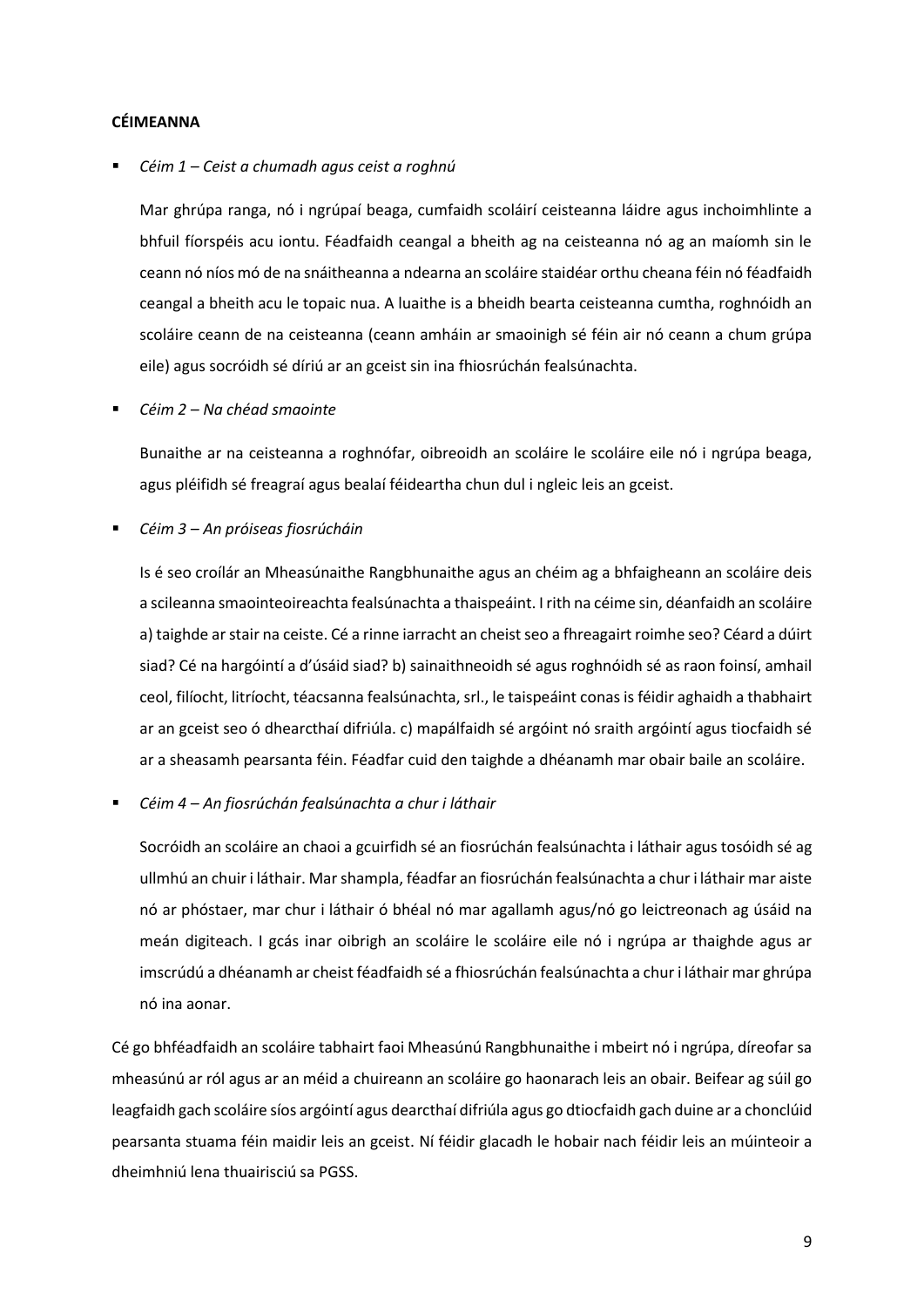### <span id="page-9-0"></span>Measúnú Rangbhunaithe: Comhairle don scoláire

- Ba chóir duit ceist a roghnú a bhfuil fíorspéis agat ann toisc go mbeidh an próiseas ar fad níos fiúntaí agus níos suimiúla dá bharr.
- Coinnigh taifead den taighde a rinne tú, na hargóintí difriúla agus na foinsí faisnéise, agus do mhachnaimh phearsanta agus d'fhoghlaim ar feadh an achair.
- Úsáid do chruthaitheacht chun cinneadh a dhéanamh faoin gcaoi a gcuirfidh tú d'fhiosrúchán fealsúnachta i láthair.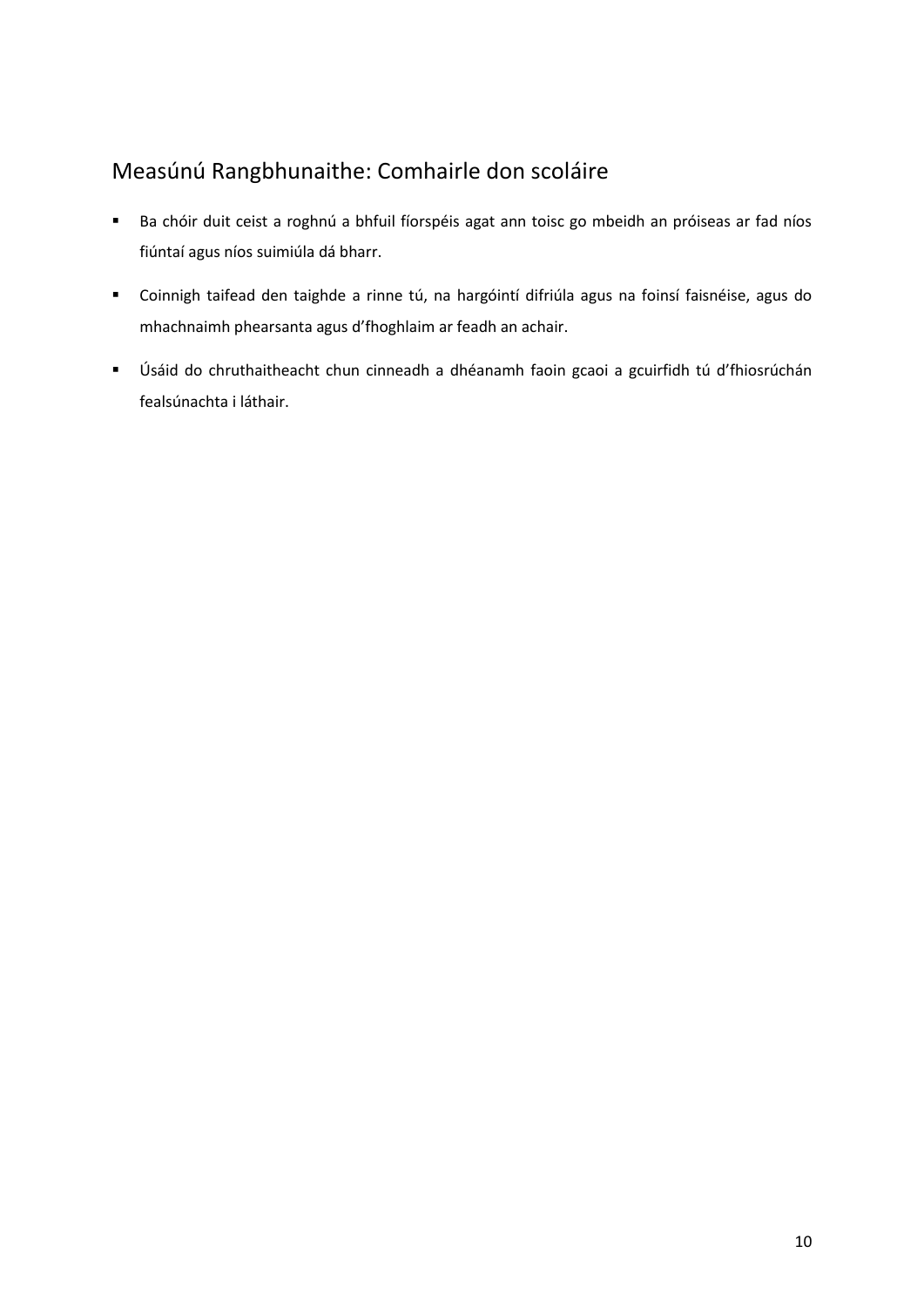### <span id="page-10-0"></span>An leibhéal gnóthachtála a chinneadh

#### **Na gnéithe cáilíochta**

Na Príomhghnéithe Cáilíochta a thacaíonn le breithiúnas an scoláire agus an mhúinteora i gcomhair an Mheasúnaithe Rangbhunaithe: Déantar cur síos anseo ar Fhiosrúchán Fealsúnachta. Is iad na Gnéithe Cáilíochta na critéir a úsáidtear lena mheas cén ceann de na Tuairisceoirí is fearr a oireann d'obair an scoláire:

Úsáidtear **Thar barr ar fad** le cur síos a dhéanamh ar shaothar ina léirítear na Gnéithe Cáilíochta don Mheasúnú Rangbhunaithe ar chaighdeán an-ard. Cé nach gá don obair a bheith gan locht ar fad, tá níos mó láidreachtaí ná lochtanna ag baint leis an saothar, agus níl i gceist leis na lochtanna ach lochtanna beaga. Is éasca don scoláire moltaí le haghaidh feabhsúcháin a chur i bhfeidhm.

Úsáidtear **Os cionn na n-ionchas** le cur síos a dhéanamh ar shaothar ina léirítear na Gnéithe Cáilíochta don Mheasúnú Rangbhunaithe go han-mhaith. Léiríonn an scoláire tuiscint shoiléir ar an gcaoi le gach réimse den tasc a chur i gcrích. D'fhéadfadh sé go dtabharfadh an múinteoir aiseolas gur gá tuilleadh airde a dhíriú ar ghné áirithe den saothar nó tuilleadh snasa a chur uirthi, ach, tá sé ar ardchaighdeán ar an iomlán.

Úsáidtear **Ag teacht leis na hionchais** le cur síos a dhéanamh ar shaothar ina léirítear formhór na nGnéithe Cáilíochta don Mheasúnú Rangbhunaithe go maith. Léiríonn sé go raibh tuiscint mhaith ag an scoláire ar an tasc a bhí le déanamh agus tá sé saor ó aon locht suntasach. D'fhéadfadh sé go gcuirfeadh an t-aiseolas in iúl gur gá tuilleadh airde a dhíriú ar réimsí áirithe nó gur gá iad a cheartú, ach tá an obair idir inniúil agus chruinn den chuid is mó.

Úsáidtear **Níor chomhlíon na hionchais go fóill** le cur síos a dhéanamh ar shaothar nach gcomhlíonann riachtanais an Mheasúnaithe Rangbhunaithe ná na nGnéithe Cáilíochta a bhaineann leis. B'fhéidir go ndearna an scoláire iarracht mhaith, ach níor thuig sé a raibh i gceist leis an tasc i ndáiríre nó tá sé curtha ó mhaith ag botúin nach beag. Tarraingeoidh an t-aiseolas aird ar na dearmaid bhunúsacha ar gá iad a chur ina gceart.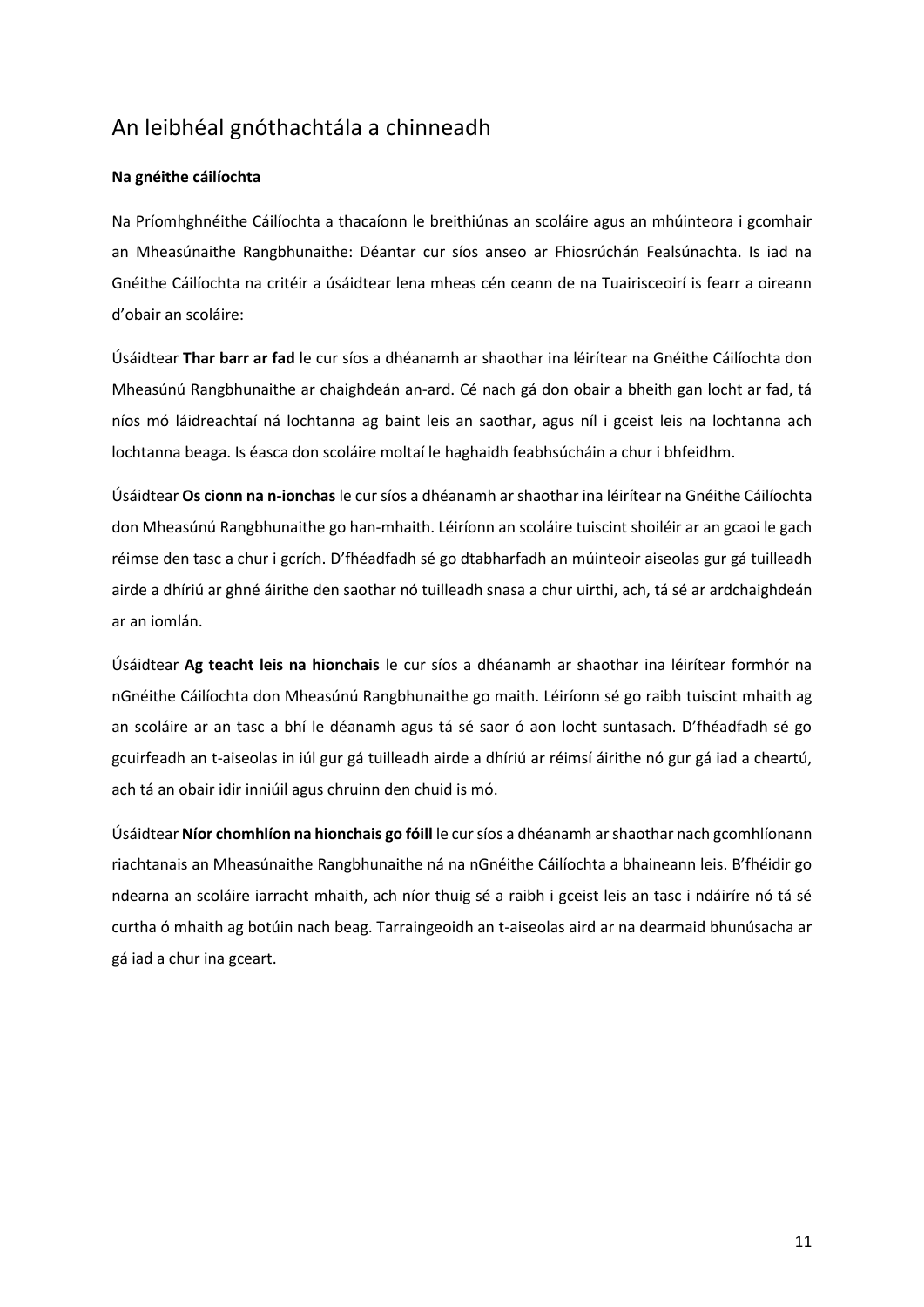### **Na Gnéithe Cáilíochta: Fiosrúchán Fealsúnachta**

#### **Thar barr ar fad**

Cuirtear na céimeanna a glacadh chun an cheist a fhreagairt i láthair ar bhealach cuimsitheach, loighciúil agus an-éifeachtach.

Tá an cuntas ar na dearcthaí difriúla ar an gceist léirsteanach agus cuimsitheach.

Tá argóintí agus conclúid phearsanta an scoláire soiléir, réasúnaithe agus is féidir leis grinnscrúdú a sheasamh.

#### **Os cionn na n-ionchas**

Cuirtear na céimeanna a glacadh chun an cheist a fhreagairt i láthair ar bhealach dea-eagraithe agus soiléir.

Tá an cuntas ar na dearcthaí difriúla ar an gceist cruinn agus beacht.

Tá argóintí agus conclúid phearsanta an scoláire ar an gceist bailí agus fónta.

#### **Ag teacht leis na hionchais**

Cuirtear na céimeanna a glacadh san fhiosrúchán fealsúnachta i láthair ar bhealach eagraithe le soiléire réasúnta.

Tá an cuntas ar na dearcthaí difriúla ar an gceist leordhóthanach don aidhm.

Tá argóintí agus conclúid phearsanta an scoláire ar an gceist sách bailí agus fónta.

#### **Níor chomhlíon na hionchais go fóill**

Tá bearnaí ann agus easpa soiléire sna céimeanna a glacadh san fhiosrúchán fealsúnachta. Is beag fianaise atá san fhiosrúchán ar an gcaoi a ndeachaigh smaointeoir/dearcadh eile i ngleic leis an gceist.

Tá fianaise an-teoranta ar mhachnamh pearsanta ar an gceist nó gur thángthas ar aon chonclúid phearsanta.